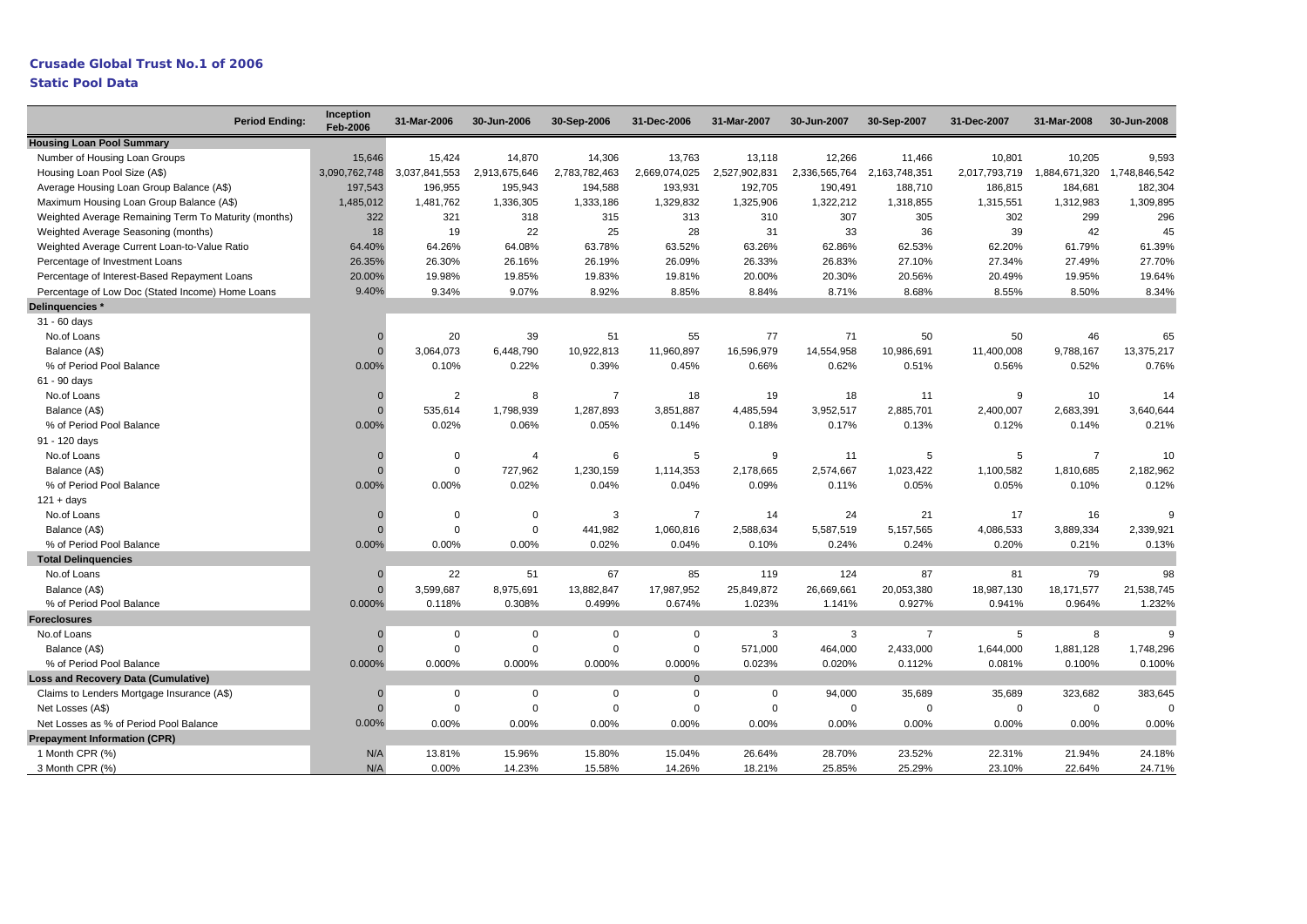## **Static Pool Data**

| <b>Period Ending:</b>                                                   | Inception<br><b>Feb-2006</b> | 31-Mar-2006 | 30-Jun-2006 | 30-Sep-2006 | 31-Dec-2006 | 31-Mar-2007 | 30-Jun-2007 | 30-Sep-2007 | 31-Dec-2007 | 31-Mar-2008 | 30-Jun-2008 |
|-------------------------------------------------------------------------|------------------------------|-------------|-------------|-------------|-------------|-------------|-------------|-------------|-------------|-------------|-------------|
| Profile by Current Loan-To-Value Ratio (% of Period Pool<br>Balance)    |                              |             |             |             |             |             |             |             |             |             |             |
| 00.01% - 30.00%                                                         | 5.39%                        | 5.42%       | 5.49%       | 5.62%       | 5.73%       | 5.85%       | 6.12%       | 6.44%       | 6.71%       | 6.93%       | 7.27%       |
| 30.01% - 35.00%                                                         | 2.82%                        | 2.80%       | 2.82%       | 2.86%       | 2.90%       | 2.94%       | 3.13%       | 3.25%       | 3.32%       | 3.40%       | 3.67%       |
| 35.01% - 40.00%                                                         | 3.72%                        | 3.90%       | 3.91%       | 3.96%       | 4.01%       | 4.10%       | 4.13%       | 4.06%       | 4.07%       | 4.22%       | 4.06%       |
| 40.01% - 45.00%                                                         | 4.46%                        | 4.43%       | 4.44%       | 4.52%       | 4.62%       | 4.56%       | 4.74%       | 4.65%       | 4.80%       | 5.11%       | 5.22%       |
| 45.01% - 50.00%                                                         | 5.72%                        | 5.73%       | 5.71%       | 5.76%       | 5.85%       | 5.99%       | 6.21%       | 6.25%       | 6.18%       | 6.07%       | 6.27%       |
| 50.01% - 55.00%                                                         | 6.43%                        | 6.52%       | 6.73%       | 6.91%       | 6.93%       | 6.89%       | 6.99%       | 7.27%       | 7.43%       | 7.64%       | 7.66%       |
| 55.01% - 60.00%                                                         | 7.81%                        | 7.94%       | 7.89%       | 7.82%       | 7.77%       | 7.98%       | 7.68%       | 7.79%       | 7.86%       | 7.73%       | 7.61%       |
| 60.01% - 65.00%                                                         | 7.52%                        | 7.37%       | 7.46%       | 7.70%       | 7.74%       | 7.74%       | 7.79%       | 7.79%       | 7.97%       | 7.93%       | 8.13%       |
| 65.01% - 70.00%                                                         | 8.61%                        | 8.57%       | 8.72%       | 8.74%       | 8.96%       | 9.01%       | 8.90%       | 8.96%       | 9.17%       | 9.27%       | 9.42%       |
| 70.01% - 75.00%                                                         | 11.18%                       | 11.23%      | 11.09%      | 11.37%      | 11.67%      | 11.93%      | 12.02%      | 12.34%      | 12.38%      | 12.91%      | 13.00%      |
| 75.01% - 80.00%                                                         | 23.74%                       | 23.47%      | 22.91%      | 21.82%      | 20.88%      | 20.15%      | 19.27%      | 18.24%      | 17.27%      | 16.18%      | 15.37%      |
| 80.01% - 85.00%                                                         | 2.44%                        | 2.62%       | 2.77%       | 3.03%       | 3.37%       | 3.37%       | 3.62%       | 3.79%       | 3.78%       | 3.98%       | 4.07%       |
| 85.01% - 90.00%                                                         | 5.29%                        | 5.38%       | 5.43%       | 5.52%       | 5.55%       | 5.82%       | 5.85%       | 5.84%       | 5.98%       | 5.75%       | 5.70%       |
| 90.01% - 95.00%                                                         | 4.87%                        | 4.61%       | 4.61%       | 4.37%       | 4.00%       | 3.63%       | 3.48%       | 3.27%       | 2.95%       | 2.71%       | 2.41%       |
| 95.01% - 100.00%                                                        | 0.00%                        | 0.00%       | 0.00%       | 0.00%       | 0.01%       | 0.01%       | 0.05%       | 0.04%       | 0.05%       | 0.07%       | 0.06%       |
| Greater than 100.00%                                                    | 0.00%                        | 0.00%       | 0.00%       | 0.00%       | 0.01%       | 0.04%       | 0.01%       | 0.03%       | 0.08%       | 0.08%       | 0.09%       |
| Profile by Loan Product (% of Period Pool Balance)                      |                              |             |             |             |             |             |             |             |             |             |             |
| 1 Year Fixed                                                            | 1.00%                        | 0.95%       | 0.76%       | 0.46%       | 0.31%       | 0.29%       | 0.30%       | 0.29%       | 0.24%       | 0.39%       | 0.45%       |
| 2 Year Fixed                                                            | 0.81%                        | 0.84%       | 0.95%       | 1.19%       | 1.29%       | 1.25%       | 1.17%       | 1.13%       | 1.17%       | 1.50%       | 1.63%       |
| 3 Year Fixed                                                            | 13.51%                       | 13.45%      | 13.91%      | 15.27%      | 15.86%      | 16.19%      | 16.76%      | 17.34%      | 17.56%      | 16.64%      | 14.07%      |
| 4 Year Fixed                                                            | 0.13%                        | 0.13%       | 0.14%       | 0.16%       | 0.40%       | 0.41%       | 0.41%       | 0.46%       | 0.47%       | 0.53%       | 0.62%       |
| 5 Year Fixed                                                            | 6.83%                        | 6.89%       | 7.20%       | 7.75%       | 8.33%       | 8.90%       | 9.44%       | 10.15%      | 10.96%      | 11.84%      | 12.24%      |
| Basic Home Loan/STG Essential Home Loan/GAHL                            | 20.57%                       | 20.61%      | 20.59%      | 20.27%      | 19.99%      | 19.57%      | 18.84%      | 18.56%      | 18.34%      | 18.10%      | 18.19%      |
| <b>Standard Variable</b>                                                | 6.62%                        | 6.65%       | 6.77%       | 7.03%       | 6.77%       | 6.67%       | 6.54%       | 6.34%       | 6.23%       | 6.81%       | 7.86%       |
| Other Variable                                                          | 50.54%                       | 50.47%      | 49.67%      | 47.86%      | 47.04%      | 46.73%      | 46.53%      | 45.72%      | 45.03%      | 44.19%      | 44.94%      |
| Profile by Loan Rate (% of Period Pool Balance)                         |                              |             |             |             |             |             |             |             |             |             |             |
| 4.01% - 4.50%                                                           | 0.00%                        | 0.00%       | 0.00%       | 0.00%       | 0.00%       | 0.00%       | 0.00%       | 0.00%       | 0.00%       | 0.00%       | 0.00%       |
| 4.51% - 5.00%                                                           | 0.00%                        | 0.00%       | 0.00%       | 0.00%       | 0.00%       | 0.00%       | 0.00%       | 0.00%       | 0.00%       | 0.00%       | 0.00%       |
| $5.01\% - 5.50\%$                                                       | 0.00%                        | 0.00%       | 0.00%       | 0.00%       | 0.00%       | 0.00%       | 0.00%       | 0.00%       | 0.00%       | 0.00%       | 0.00%       |
| $5.51\% - 6.00\%$                                                       | 0.52%                        | 0.49%       | 0.23%       | 0.14%       | 0.12%       | 0.13%       | 0.14%       | 0.15%       | 0.15%       | 0.16%       | 0.10%       |
| $6.01\% - 6.50\%$                                                       | 6.57%                        | 6.45%       | 6.15%       | 4.51%       | 4.23%       | 4.35%       | 4.41%       | 4.54%       | 4.32%       | 2.43%       | 0.85%       |
| $6.51\% - 7.00\%$                                                       | 76.59%                       | 76.82%      | 71.36%      | 17.95%      | 17.39%      | 17.16%      | 17.29%      | 17.24%      | 16.68%      | 16.48%      | 14.44%      |
| 7.01% - 7.50%                                                           | 16.31%                       | 16.23%      | 10.45%      | 62.24%      | 57.85%      | 58.60%      | 59.13%      | 6.77%       | 6.65%       | 6.84%       | 7.07%       |
| 7.51% - 8.00%                                                           | 0.01%                        | 0.01%       | 11.81%      | 15.16%      | 9.08%       | 8.82%       | 8.41%       | 58.04%      | 53.98%      | 2.45%       | 2.58%       |
| $8.01\% - 8.50\%$                                                       | 0.00%                        | 0.00%       | 0.00%       | 0.00%       | 11.32%      | 10.93%      | 10.62%      | 13.24%      | 8.09%       | 2.42%       | 2.62%       |
| 8.51% - 9.00%                                                           | 0.00%                        | 0.00%       | 0.00%       | 0.00%       | 0.00%       | 0.01%       | 0.01%       | 0.02%       | 10.11%      | 55.46%      | 55.38%      |
| $9.01\% - 9.50\%$                                                       | 0.00%                        | 0.00%       | 0.00%       | 0.00%       | 0.00%       | 0.00%       | 0.00%       | 0.00%       | 0.01%       | 13.73%      | 16.92%      |
| $9.51\% - 10.00\%$                                                      | 0.00%                        | 0.00%       | 0.00%       | 0.00%       | 0.00%       | 0.00%       | 0.00%       | 0.00%       | 0.00%       | 0.02%       | 0.05%       |
| Profile by Geographic Distribution (% of Period Pool<br><b>Balance)</b> |                              |             |             |             |             |             |             |             |             |             |             |
| <b>Australian Capital Territory</b>                                     | 3.51%                        | 3.51%       | 3.53%       | 3.56%       | 3.57%       | 3.57%       | 3.57%       | 3.61%       | 3.59%       | 3.56%       | 3.56%       |
| New South Wales                                                         | 50.20%                       | 50.33%      | 50.37%      | 50.53%      | 50.74%      | 51.06%      | 51.33%      | 51.61%      | 51.80%      | 51.93%      | 52.29%      |
| Victoria                                                                | 14.39%                       | 14.42%      | 14.45%      | 14.32%      | 14.23%      | 14.11%      | 14.02%      | 14.00%      | 13.94%      | 13.87%      | 13.68%      |
| Queensland                                                              | 9.51%                        | 9.43%       | 9.42%       | 9.34%       | 9.22%       | 9.09%       | 8.95%       | 8.61%       | 8.46%       | 8.32%       | 8.22%       |
| South Australia                                                         | 19.63%                       | 19.60%      | 19.63%      | 19.65%      | 19.69%      | 19.63%      | 19.65%      | 19.76%      | 19.74%      | 19.92%      | 19.89%      |
| Western Australia                                                       | 2.60%                        | 2.54%       | 2.43%       | 2.43%       | 2.40%       | 2.39%       | 2.33%       | 2.26%       | 2.32%       | 2.27%       | 2.20%       |
| Northern Territory                                                      | 0.09%                        | 0.09%       | 0.09%       | 0.09%       | 0.09%       | 0.09%       | 0.09%       | 0.09%       | 0.09%       | 0.08%       | 0.09%       |
| Tasmania                                                                | 0.08%                        | 0.08%       | 0.07%       | 0.08%       | 0.07%       | 0.07%       | 0.06%       | 0.06%       | 0.07%       | 0.05%       | 0.06%       |